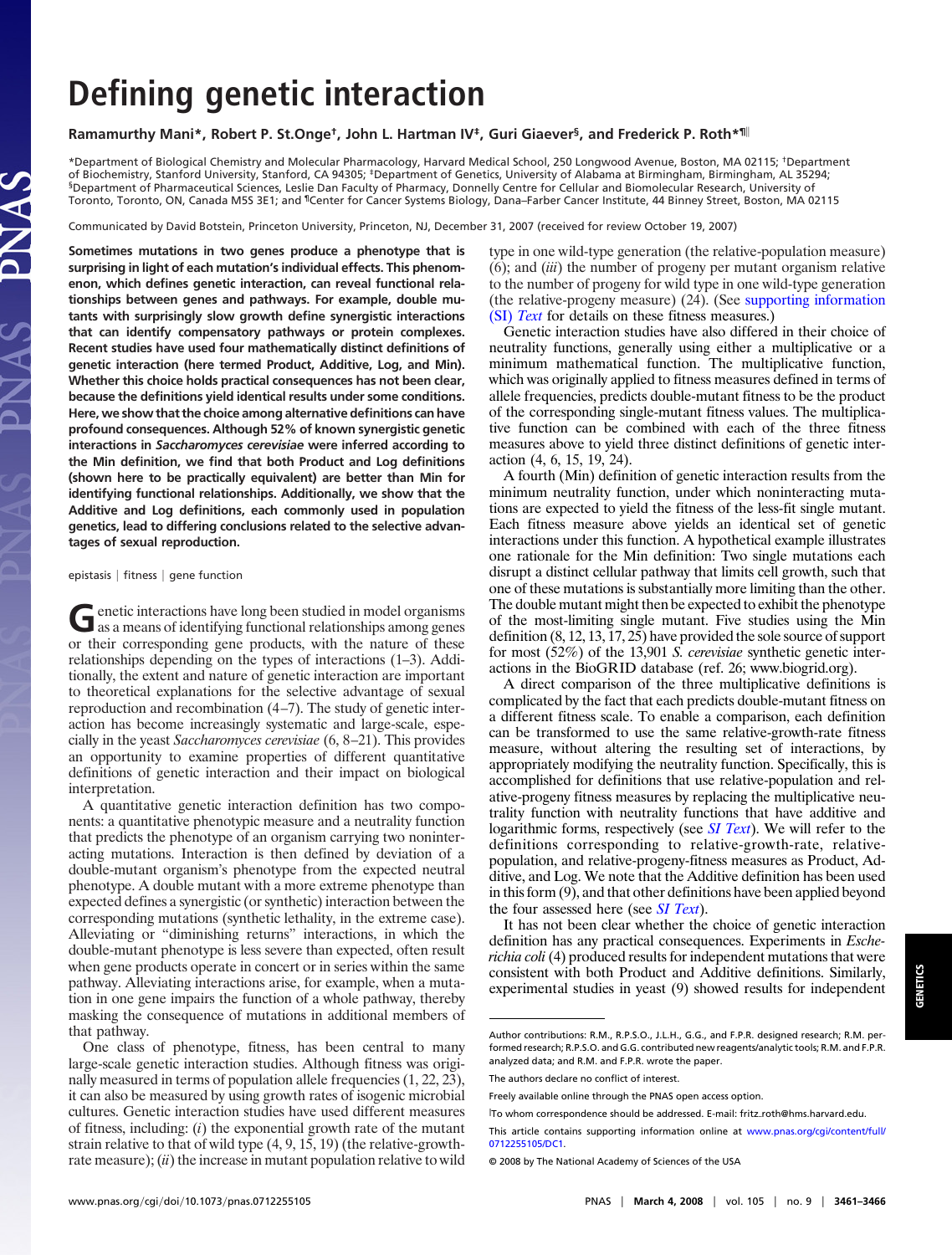### **Table 1. Gene pairs tested for genetic interaction**

Overlap in number of gene pairs tested

| Study        |         |                    |                    |         |
|--------------|---------|--------------------|--------------------|---------|
|              | Study J | Study T            | Study P            | Study S |
| Study $J(6)$ | 649*    | 45                 | 56                 | 0       |
| Study T (12) | 45      | $\approx$ 747.000* | $\approx$ 103.000  | 189     |
| Study P (17) | 56      | $\approx$ 103.000  | $\approx$ 348.000* | 280     |
| Study S (19) | 0       | 189                | 280                | $325*$  |
|              |         |                    |                    |         |

The number of gene pairs tested by both studies in each pair is shown in off-diagonal values.

\*The diagonal shows the number of gene pairs tested systematically by each study considered here.

small fitness-effect mutations that were consistent with the Additive definition but did not rule out other definitions. Indeed, Min, Product, Log, and Additive definitions each yield identical sets of genetic interactions when either mutation alone has wild-type fitness.

To evaluate the impact of definition choice, we applied each of the four definitions in turn to two reference studies, St. Onge *et al.* (19) (Study S) and Jasnos and Korona (6) (Study J), both providing quantitative growth-rate measurements of isogenic wild-type and single- and double-mutant cell populations. Here, we show that the choice of definition can dramatically alter the resulting set of genetic interactions and the extent to which they correspond to shared gene function. Additionally, we show that definition choice may impact previous conclusions related to the selective advantage of sexual reproduction (6).

#### **Results**

**Assembly of Genetic Interactions and Functional Relationships for Comparison.** We examined four systematic studies of genetic interaction. Table 1 summarizes the number of gene pairs examined systematically by each study and the overlap in tested gene pairs between each pair of studies.

The first study, Study J, sought to obtain an unbiased sample of quantitative genetic interactions among deleterious mutations. Among 758 genes with deletions resulting in slow rates of growth (6), the authors randomly sampled 639 gene pairs for measurement of genetic interaction. The second study, Study T, systematically tested 159 ''query'' genes involved in DNA repair and other specific biological functions (12). Each query mutation was combined with each of  $\approx$ 4,700 nonessential gene deletions using the synthetic genetic array method, and the presence of synthetic sick or lethal interaction was reported for  $\approx 4,000$  gene pairs. The third study, Study P, used the dSLAM method (17, 25) to examine mutations in 74 query genes (involved in DNA replication, checkpoint signaling, and oxidative stress response) (17). Each query mutation was combined with  $\approx$  4,700 gene deletions and a competitive growth assay was used to identify  $\approx 4,900$  interactions. Synthetic interactions fell into four grades of increasing severity: "SF-slight," "SF," "SL/SF," and "SL". Here, SF indicates synthetic fitness defect and SL indicates synthetic lethality. To ensure that each subset had a sufficient number of interactions, we grouped SF and SF-slight interactions (Study P<sub>slight</sub>) and SL and SL/SF interactions (Study Psevere) in our analyses. The fourth study, Study S, examined a detailed time course of growth for all single and double mutants corresponding to 26 genes related to DNA repair, in the presence and absence of the DNA-damaging agent methyl methanesulfonate (MMS). Each gene pair was classified as being either genetically noninteracting, synergistic (corresponding to synthetic lethality or synthetic fitness defect), or one of five different types of alleviating interaction (19). Among gene pairs examined in Study S, we also identified functional relationships (i.e., gene pairs for which both genes are involved in the same specific cellular process) (see *Methods*).

Both Study J and Study S reported quantitative measurements

for the fitness phenotypes of the mutants they studied. This allowed us to examine alternative genetic interaction definitions. By changing only a single analysis variable, genetic interaction definition, we were thus able to evaluate which definition generates genetic interactions that best correspond to known functional relationships. Furthermore,  $\approx 58\%$  and  $\approx 86\%$  of the gene pairs tested in Study S were also tested in Study T and Study P, respectively (see Table 1), allowing us to assess overlap between these studies.

**Neutrality Functions That Place Alternative Definitions on a Common Fitness Scale.** To place each definition on a common scale, we hereafter use only the relative-growth-rate fitness measure, combining this fitness measure with different neutrality functions in turn. For a gene pair  $(x, y)$ , we refer to the fitness of the two single mutants and the double mutant, respectively, as  $W_x$ ,  $W_y$ , and  $W_{xy}$ . The neutrality function  $E(W_{xy})$ , predicting double-mutant fitness for a strain with mutations in noninteracting genes *x* and *y*, is defined differently under the Min, Product, Log, and Additive definitions (see *Methods*). A quantitative measure of interaction under each definition is  $\varepsilon$ , the deviation of observed double-mutant fitness from expectation, i.e.,  $\varepsilon = W_{xy} - E(W_{xy})$  (1, 15, 16, 19).

**Properties Expected of an Ideal Definition for Identifying Functional Relationships.** Gene function can be defined at multiple levels of specificity (27). By definition, there are few genes that hold any given specific function, and gene pairs sharing a specific function should then also be rare. Therefore, if interaction (either synthetic or alleviating) is to be an ideal indicator of specific functional relationships, the vast majority of gene pairs should be noninteracting. An ideal definition for interaction should then yield a distribution of observed double-mutant fitness values that closely approximates the expected distribution over most gene pairs. Under an ideal definition, the quantitative measure of interaction  $\varepsilon$  would then have a tight distribution (indicating low dispersion) that is centered on zero (indicating low bias). This statement requires the use of bias and dispersion measures that are insensitive to the presence of a small ''contaminating'' fraction of functionally related gene pairs that should deviate from  $\varepsilon = 0$ .

**The Choice of Genetic Interaction Definition Matters.** As noted above, Study J examined an unbiased collection of pairs, requiring only that each single mutant be deleterious. In Fig. 1, we plot  $\varepsilon$  for Study J pairs under each of the four definitions, excluding pairs for which either the single- or double-mutant replicate measurements had a coefficient of variation (standard deviation relative to the mean)  $>15\%$  [\(SI Fig. 3\)](http://www.pnas.org/cgi/content/full/0712255105/DC1). We also excluded pairs for which either single mutation was advantageous; because these cases were incongruous with reported deleterious effects that were initially used to choose the genes (6) and also to restrict our attention to definitions of genetic interaction among mutations that are deleterious as single mutants. This yielded a set of 296 gene pairs. In [SI Table 2,](http://www.pnas.org/cgi/content/full/0712255105/DC1) we report the median ( $\pm$ standard error of the median) as a measure of central tendency (i.e., bias), and median absolute deviation as a measure of dispersion for  $\varepsilon$  values underlying the distributions in Fig. 1. These measures are robust to outliers and thus robust to modest contamination of the distribution with functionally related gene pairs. As shown in Fig. 1*A* and [SI Table 2,](http://www.pnas.org/cgi/content/full/0712255105/DC1) the distribution of  $\varepsilon_{\text{Min}}$  for the 296 gene pairs is negatively biased, whereas  $\varepsilon_{\text{Product}}$ ,  $\varepsilon_{\text{Log}}$ , and  $\varepsilon_{\text{Additive}}$  are each positively biased. Pairwise Kolmogorov– Smirnov tests between the definitions showed that  $\varepsilon_{\text{Min}}$  distribution is significantly different from the  $\varepsilon_{\text{Product}}$ ,  $\varepsilon_{\text{Log}}$ , and  $\varepsilon_{\text{Additive}}$  (see [SI](http://www.pnas.org/cgi/content/full/0712255105/DC1) [Table 3\)](http://www.pnas.org/cgi/content/full/0712255105/DC1), demonstrating that the choice of genetic interaction definition can significantly impact  $\varepsilon$ .

**The Difference Between Definitions Depends on Single-Mutant Fitness Effects.** Differences in the  $\varepsilon$  distribution for each definition depend highly on single-mutant fitness effects. All definitions exhibit statistically indistinguishable  $\varepsilon$  distributions (see [SI Table 3\)](http://www.pnas.org/cgi/content/full/0712255105/DC1) when both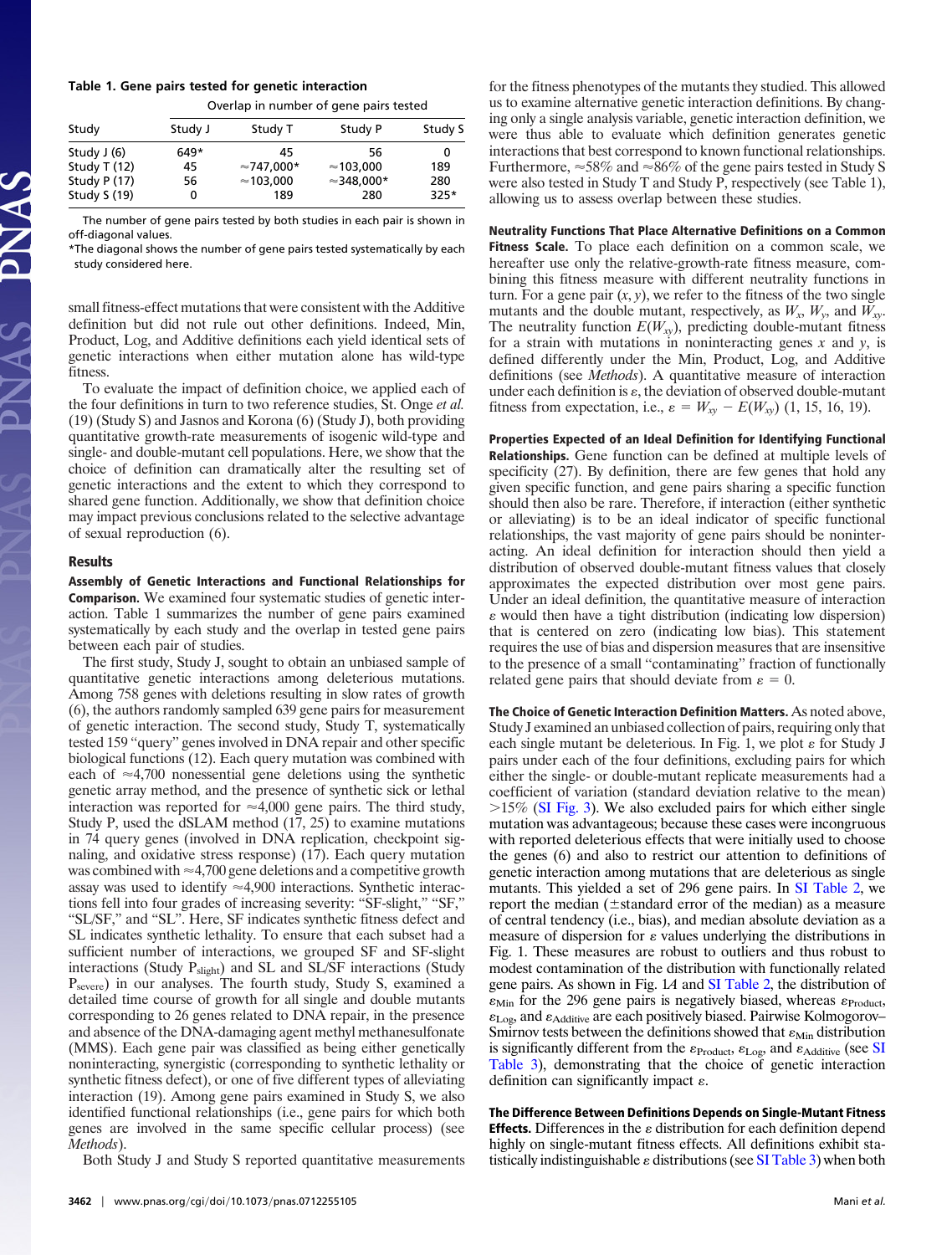

Fig. 1. Different definitions of genetic interaction lead to different distributions of  $\varepsilon$  (the deviation of the observed double-mutant fitness from expectation). (*A*) Distributions from all reproducibly measured pairs from Study J that involve genes with singly deleterious mutations show the Min definition to have a negative bias and clear differences from other definitions. (*B*) The subset of pairs from *A* involving genes with minor fitness effects shows no significant differences between definitions. (C) The subset of pairs from *A* involving genes with moderate fitness effects shows Min to have the most severe bias in  $\varepsilon$ . (D) The subset of pairs from *A* involving at least one extreme fitness defect exhibits a positive shift in bias in  $\varepsilon$  for definitions.

single mutants have only minor fitness defects (fitness  $>90\%$  of wild type; Fig. 1*B*), confirming the expectation that the choice of definition matters little under these circumstances.

In contrast, when both single mutants are moderately deleterious (75%  $\lt$  fitness  $\lt$ 90%; Fig. 1*C*), the distribution of  $\varepsilon_{\text{Min}}$  among these gene pairs is distinguishable from  $\varepsilon_{Product}$ ,  $\varepsilon_{Log}$ , and  $\varepsilon_{Additive}$ distributions [\(SI Table 3\)](http://www.pnas.org/cgi/content/full/0712255105/DC1). To determine which definition yields  $\varepsilon$  values that are closest to 0, we examined distributions of  $|\varepsilon|$ , the absolute value of  $\varepsilon$  (see SI Fig. 4*C* [and SI Tables 3 and 4\)](http://www.pnas.org/cgi/content/full/0712255105/DC1). The  $|\varepsilon_{\rm Min}|$ distribution was the furthest from 0 (most biased). Thus, when single-mutant fitness effects are moderate, the Min definition conforms least well to the expectation that genetic interaction should be rare.

When at least one of the single mutants has extreme fitness defects (fitness  $\langle 75\% \rangle$ ) and the other is at least moderately deleterious (fitness  $\langle 90\%, \text{Fig. 1D} \rangle$ , the  $\varepsilon$  distributions corresponding to different definitions were also highly dissimilar and statistically distinct from one another [\(SI Table 3\)](http://www.pnas.org/cgi/content/full/0712255105/DC1). However, in contrast to the results for moderate single-mutant fitness defects, here the Min definition yielded the least bias and dispersion. The Product and Log definitions showed an intermediate positive bias, whereas the Additive definition showed an extreme positive bias. An analysis of  $|\varepsilon|$  distributions showed  $|\varepsilon_{\text{Product}}|$  and  $|\varepsilon_{\text{Log}}|$  distributions to be indistinguishable, whereas all other pairwise comparisons of  $|\varepsilon|$ distributions showed significant differences (see [SI Fig. 4](http://www.pnas.org/cgi/content/full/0712255105/DC1)*d* and SI [Tables 3 and 4\)](http://www.pnas.org/cgi/content/full/0712255105/DC1). These results further illustrate the impact of definition choice.

The positive shift in bias among pairs with extreme single-mutant

fitness defects (relative to pairs with moderate single-mutant fitness defects), observed for every definition, was unexpected. We investigated this phenomenon further by performing a similar analysis of bias and dispersion in  $\varepsilon$  and  $|\varepsilon|$  on an independent study, Study S (see [SI Figs. 5–8](http://www.pnas.org/cgi/content/full/0712255105/DC1) and [SI Tables 5–8\)](http://www.pnas.org/cgi/content/full/0712255105/DC1). A potential caveat of Study S for this purpose was that it focused on genes involved in DNA repair, and thus is likely to be enriched for genes sharing functional relationships. Study S measured fitness both in the absence and presence of MMS, so that measures of genetic interaction were examined under both conditions. Results from Studies S and J were similar, with a few exceptions. Study S differed from Study J in that for pairs with extreme fitness defects (which are seen only in the presence of MMS), the Product and Log definitions exhibited the lowest bias and dispersion and thus most closely conformed to the expectation that most gene pairs are noninteracting (see [SI Fig. 6](http://www.pnas.org/cgi/content/full/0712255105/DC1)*c*). A positive shift in  $\varepsilon$  among gene pairs with extreme single-mutant growth defects (relative to gene pairs with moderate single-mutant growth defects) was observed for all definitions but was considerably smaller for Study S than for Study J for each definition. In *Discussion*, we suggest an artifactual explanation for this phenomenon and discuss differences in the experimental design of Studies J and S that could explain its more pronounced impact on Study J. For the ensuing analyses, we focus on pairs of genes with more moderate fitness defects and on Study S when considering pairs with extreme fitness defects. For these pairs, Product and Log definitions exhibited the least bias and dispersion.

**Additive and Log Definitions Demonstrate Different Biases.** We sought to determine whether the Additive and Log definitions,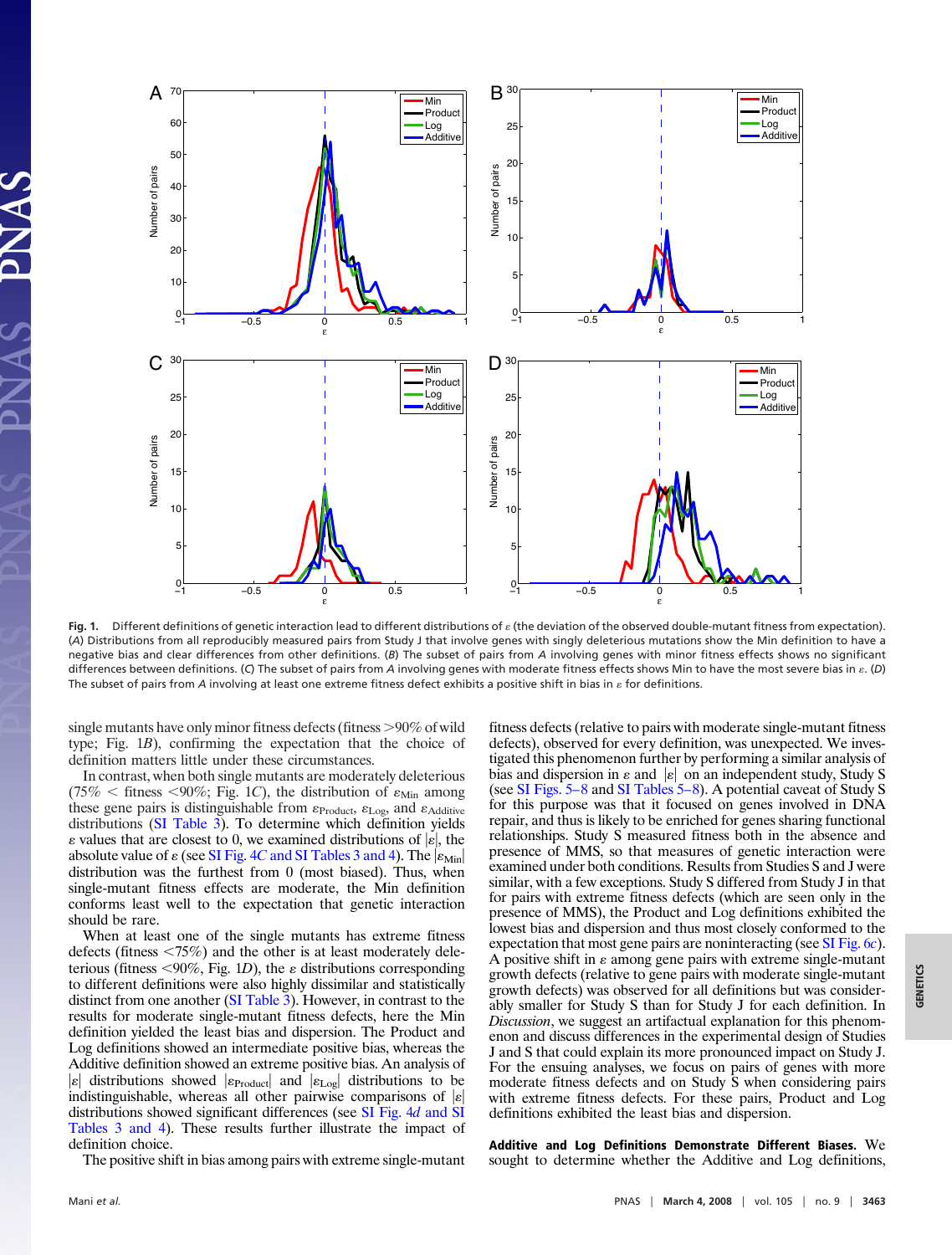which predominate in population genetics contexts, have practical differences. Previously published analysis of Study J concluded that quantitative interactions have a significantly positive mean, but this analysis was based only on the Additive definition.\*\* We confirmed this result using all pairs and the 296 pair subset considered here  $(\varepsilon_{\text{Additive}}$ : mean = 0.092; standard error = 0.0099;  $P_{t \text{ test}} < 10^{-300}$ ). Under the Log definition, the mean is smaller but still shows significantly positive bias ( $\varepsilon_{\text{Log}}$ : mean = 0.058; standard error = 0.0085;  $P_t$ <sub>test</sub> = 5.3 × 10<sup>-11</sup>). However, we had observed that interaction strength had a significant positive bias (under all definitions) for pairs involving mutations with extreme fitness effects. If such pairs are removed from consideration,  $\varepsilon_{\text{Additive}}$  still exhibits significant positive bias (mean  $= 0.027$ ; standard error  $= 0.0089$ ;  $P<sub>t</sub>$  $t_{\text{test}} = 0.0025$ ); however, the bias of  $\varepsilon_{\text{Log}}$  is no longer significantly positive (mean =  $0.016$ ; standard error =  $0.0087$ ;  $P_{t \text{ test}} = 0.074$ ). Thus, the Additive and Log definitions are not practically equivalent in conclusions related to the adaptive value of sex and recombination.

**Product and Log Definitions Are Equivalent for Deleterious Mutations.** In each of several analyses (shown in Fig. 1, [SI Figs. 4–8, and SI](http://www.pnas.org/cgi/content/full/0712255105/DC1) [Tables 2–8\)](http://www.pnas.org/cgi/content/full/0712255105/DC1), we noted that the Product and Log definitions cannot be statistically distinguished. To examine this observation further, we considered theoretical plots of the difference between  $\varepsilon_{Product}$ and  $\varepsilon_{\text{Log}}$  for the entire deleterious range of  $W_x$  and  $W_y$  ( $0 \le W \le 1$ ) (see [SI Figs. 9](http://www.pnas.org/cgi/content/full/0712255105/DC1)*d* and 10). These plots show that the  $\varepsilon_{\text{Product}}$  and  $\varepsilon_{\text{Log}}$ differ by 0.02 at most over the entire possible range of deleterious single-mutant effects. Thus, although mathematically distinct, Product and Log definitions are numerically practically identical for deleterious mutations. As a result, we consider the Product but not the Log definition in further analyses.

**The Product Definition Reveals Functional Relationships Missed by the Min Definition.** Although Studies T and P did not define or assess alleviating interactions, Study S reported that the majority of alleviating interactions (under the Product definition and based on growth in the presence of MMS) have a highly specific shared function (see *Methods* for definition of shared function). We repeated this analysis (based on growth in the absence of MMS) for Min, Additive, and Product definitions. The majority of Study S alleviating interactions, as defined under both the Additive and Product definitions, shared a specific function (16 of 26 and 11 of 18, respectively). By contrast, gene pairs defined as alleviating under the Min definition showed little enrichment for functional relationships (one of six). Alleviating interactions under the Additive and Product definitions each showed a significantly greater proportion of functional relationships than that observed under the Min definition  $(P = 0.033$  and  $P = 0.028$ , respectively; exact one-sided binomial test). Furthermore, of the 12 pairs that were noninteracting under the Min definition but interacting under either Additive or Product definitions, 10 (83%) had a functional relationship. This rate is significantly higher than expected  $(P =$  $3.5 \times 10^{-9}$  given the total of only 35 functional links among all 323 pairs tested in Study S. No enrichment for functional links was observed among gene pairs in Study S defined as noninteracting under either the Additive or Product definitions. Thus, noninteraction specific to the Min definition is a strikingly positive predictor of a functional relationship, opposite to the behavior desired of a genetic interaction definition.

**Study S Confirms Previous Studies When the Min Definition Is Applied.** Synthetic interactions were derived from Study S using both Product and Min definitions in turn (see *Methods*). Because Studies T and P each derived interactions using the Min definition, we first



**Fig. 2.** Comparison of Study S synthetic interactions with those of Study T and Study P. *a–f* contain a Venn diagram characterizing agreement between two sets of interactions, with the sum of numbers equaling the number of pairs tested in both compared studies. *a–c* compare synthetic genetic interactions derived from Study S using the Min definition (Study S<sub>Min</sub>) with those of a Study T (12); (b) Study P<sub>severe</sub> (17) (Study P considering only the two more severe synthetic interaction levels) and (*c*) Study P (17) (interactions at all levels of severity). Note that all 14 interactions of Study T and all eight of the Study P<sub>severe</sub> interactions were confirmed, confirmation rates of 100% with a 95% C.I. of 76.7-100% and 63.1-100%, respectively. Furthermore, 53 of the 63 Study P<sub>slight</sub> interactions were also identified by Study S<sub>Min</sub> (confirmation rate 84.2% with a 95% C.I. of 72.7-92.1%). d-f compare synthetic interactions derived from Study S using the Product definition (Study S<sub>Product</sub>) with those derived from (*d*) Study T, (*e*) Study P<sub>severe</sub>, and (*f*) Study P. In these comparisons, 13 of 14 Study T interactions were confirmed by Study SProduct (confirmation rate 92.9%, with a 95% C.I. of 66.1–99.8%). By contrast, five of eight Study P<sub>severe</sub> were confirmed (confirmation rate 62.5%, with a 95% C.I. of 24.5–91.5%), and only 21 of the 63 Study  $P_{\text{slight}}$  synthetic interactions were confirmed (confirmation rate 33.3%, with a 95% C.I. of 22–46.3%).

assessed the fraction of interactions that could be confirmed by Study S under the same Min definition (Study  $S_{Min}$ ).

As shown in Fig.  $2a-c$ , Study S<sub>Min</sub> interactions largely confirm interactions from both Studies T and P despite differences among these studies in terms of both double-mutant construction and growth-measurement techniques. The Min definition applied to Study S identified many additional synthetic interactions that were not identified in Study T or Study P (60 and 46, respectively). This could be due to the high resolution of growth measurements in Study S and a resulting increase in sensitivity to small differences in fitness between single and double mutants.

**Genetic Interaction Networks from Min and Product Definitions Differ Greatly.** We next derived interactions from Study S using the Product definition (Study S $_{\text{Product}}$ ). Study T had 13 of its 14 interactions confirmed by Study S<sub>Product</sub>, whereas the rate of interaction confirmation for Study P was considerably lower (Fig. 2 *d*–*f*).

<sup>\*\*</sup>Note that  $\varepsilon$  as defined in Study J differs from our Additive  $\varepsilon$  definition by a scaling factor. The same conclusions are reached using the definition of a  $\varepsilon$  from Study J.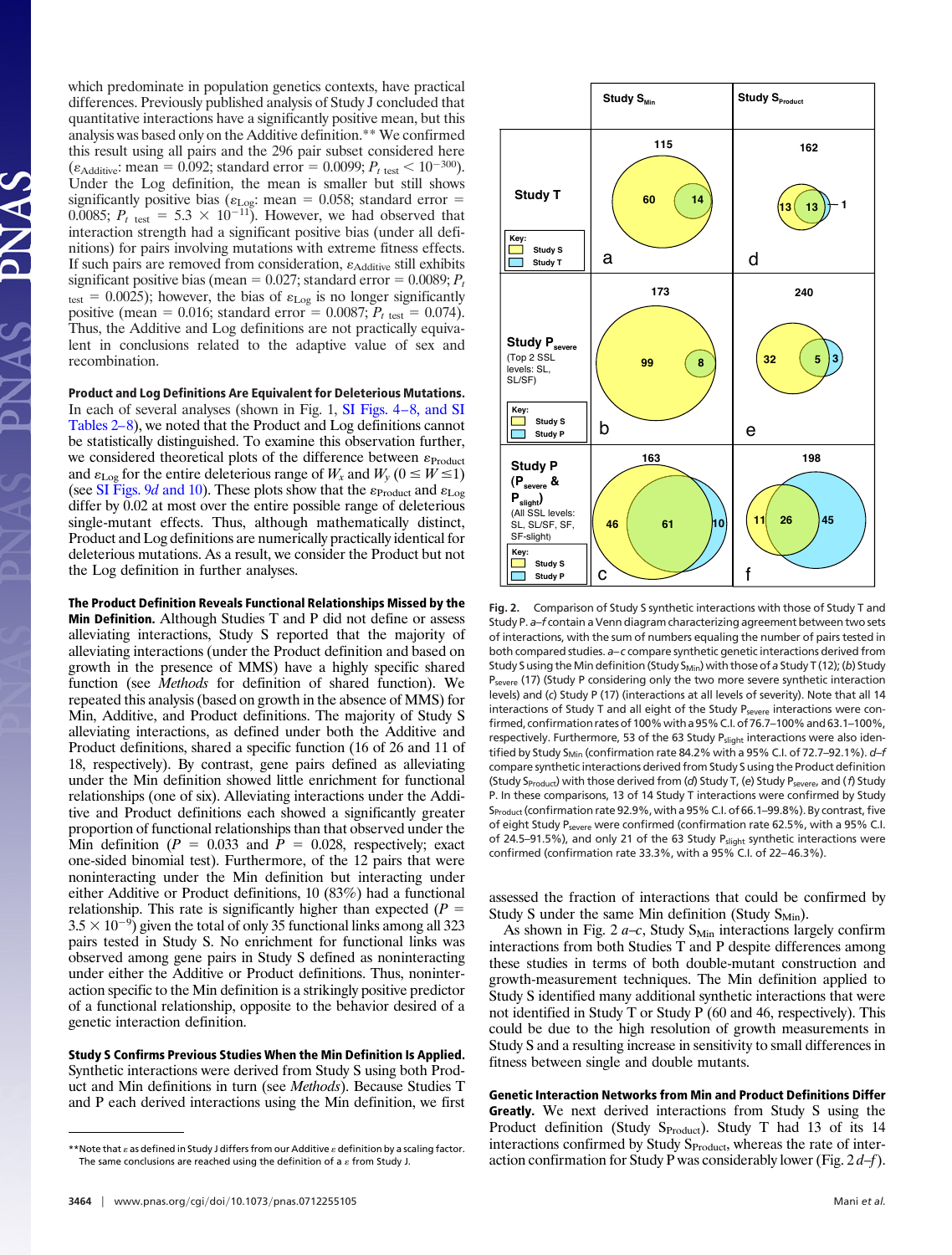This was primarily because only 21 of the 63 Study  $P_{\text{slight}}$  were confirmed. Thus, those favoring the Product definition may wish to exclude Study P<sub>slight</sub> interactions altogether. Removal of the Study P<sub>slight</sub> category (containing 51% of Study P interactions) would have a substantial impact and would call into question a previous conclusion that Study P demonstrated heightened sensitivity over previous studies (17). Thus, it is apparent that the network of interactions derived from large-scale studies hinges on the definition of interaction.

Why were Study T interactions confirmed by  $S_{Product}$  more frequently than those of Study Pslight? Study T may have used a more conservative criterion when scoring a double mutant as less fit than the minimum fitness of the single mutants. The values of  $\varepsilon_{\text{Product}}$  for the 13 interactions found in both Studies T and S<sub>Product</sub> had large deviations from zero (see [SI Fig. 11](http://www.pnas.org/cgi/content/full/0712255105/DC1)*a*), supporting this idea. That Study P reported 92% more interactions than Study T among pairs tested in both studies (see [SI Fig. 12\)](http://www.pnas.org/cgi/content/full/0712255105/DC1) is also consistent with this idea. Furthermore, the decrease in confirmation rate in Study S<sub>Product</sub> for Study P<sub>slight</sub> interactions is clearly explained by the change in interaction definition. The  $\varepsilon_{Product}$  values of the unconfirmed Study P<sub>slight</sub> interactions clearly cluster about the noninteracting region under the Product definition, i.e., where  $W_{xy} = W_x \cdot W_y$  [\(SI Fig. 11](http://www.pnas.org/cgi/content/full/0712255105/DC1)*c*). A majority of these interactions were confirmed when growth data were interpreted by using the Min rather than the Product definition of interaction.

#### **Discussion**

The Min, Product, Log, and Additive definitions of genetic interaction provide different predictions for the fitness of a strain harboring a combination of mutations in functionally unrelated genes. Although the definitions agree under certain circumstances, they often diverge dramatically. We have demonstrated both theoretically and empirically that differences among definitions can have profound effects on the interpretation and conclusions of large-scale genetic interaction studies.

Which definition for genetic interaction (or equivalently, noninteraction) is the most appropriate? If one wishes genetic interaction to indicate close functional relationships between genes and makes the reasonable assumption that most gene pairs do not have a close functional relationship, then it follows that most gene pairs should not interact, and thus that most double-mutant fitness values will conform to the neutral expectation. Study J (6) was best suited for assessing this question, given that it did not focus on any function in particular but rather chose random pairs among genes with deleterious single-mutant effects. We examined the distribution of , the deviation of the expected double-mutant phenotype from the observed double mutant phenotype, and found the Product and Log definitions to be closest to this ideal in general. Additionally, we showed that the Log and Product definitions are practically equivalent when both single mutants are deleterious.

For pairs of genes in Study J with more extreme single-mutant defects, the Min definition came closest to the idealized distribution (Fig. 1*D*). For this collection of gene pairs and for each definition, was shifted in the positive direction with respect to gene pairs with more moderate single-mutant defects. Thus, there was a tendency for doubly mutant strains to be more fit than expected, when the expected fitness defect is extreme. Pairs for this range of singlemutant effects were also examined for Study S in the presence of MMS, and the positive shift in  $\varepsilon$  was much smaller for each definition. For example, the positive shift under the Product definition was 0.029 vs. 0.097 for Studies S and J, respectively. Furthermore, the Study S analysis showed  $\varepsilon$  distributions to be more ideal under the Product definition than under either Min or Additive definitions for all sets of gene pairs with distinguishable  $\varepsilon$ distributions (see [SI Figs. 5–8 and SI Tables 5–8\)](http://www.pnas.org/cgi/content/full/0712255105/DC1). The more extreme positive shift in  $\varepsilon$  for Study J (relative to Study S) under every definition of genetic interaction may be explained by compensatory mutations that have arisen more frequently in Study J strains (see *[SI Text](http://www.pnas.org/cgi/content/full/0712255105/DC1)* for a more detailed discussion). Thus, we place more reliance on conclusions from pairs involving moderate singlemutant defects.

To evaluate the practical consequences of definition choice, we also compared synthetic interactions from Studies T and P (which used the Min definition) with those identified in Study S under both Min and Product definitions (Fig. 2). We found that Study  $S_{Min}$  largely confirmed Study T and P interactions, indicating that the data underlying Studies T and P were consistent. In contrast, changing a single variable of the analysis of Study S, genetic interaction definition, was enough to introduce substantial disagreement with Study P, and particularly the weaker Study Pslight synthetic interactions. In particular, we found that the Product definition rejected  $\approx 66\%$  of these weak interactions (95% C.I. of 53.7–78%). This large rejection rate demonstrates that the choice of genetic interaction definition can substantially affect the classification of gene pairs. Indeed, definition choice could strongly impact the totality of our knowledge of *S. cerevisiae* genetic interaction, given that 52% (of 13,901 total) synthetic interactions are supported solely by studies using the Min definition (8, 12, 13, 17, 25).

The Min definition is clearly not ideal for defining alleviating interactions. ''Masking'' interactions, which for other definitions can be defined by a double-mutant phenotype that equals the phenotype of the single mutant with the most severe phenotype (19), must be classified as neutral under the Min definition. Among the 35 functionally linked pairs in Study S, six were found to be masking interactions by the Product definition but were classified as noninteracting by the Min definition. Thus, the Min definition will miss functional links associated with masking interactions, and these are estimated to be  $17\%$  (95% C.I.: 6.5–33.7%) of all functional links. Another subtype of alleviating interaction, ''coequal'' interaction, is defined by single- and double-mutant strains that exhibit fitness values that are indistinguishable from one another (19). Although the Min definition would define such pairs as noninteracting, 9 of 10 such pairs observed in Study S corresponded to reported protein interactions (19). The classification of these categories as neutral explains why pairs that are noninteracting in Study S<sub>Min</sub> (but not S<sub>Product</sub> or S<sub>Additive</sub>) are highly enriched for functionally linked pairs ( $P = 3.5 \times 10^{-9}$ ). Thus, the Min definition of genetic interaction is not optimal for identifying specific functional relationships. Note that this conclusion holds for the Min neutrality function in combination with any fitness measure that is monotonically related to growth rate.

A major value of synthetic interactions is that they reflect compensatory pathways (2). A qualitative comparison of Study S interactions found interactions defined only under the Min definition to be inconsistent with known biochemical relationships. Specifically, synthetic interactions involving the gene pairs *MMS4*- *RAD52*, *MMS4*-*RAD57*, *MUS81*-*RAD54*, and *MUS81*-*RAD55* are seemingly at odds with the role of the Mms4–Mus81 complex in resolving DNA intermediates downstream of homologousrecombination repair (28, 29). These interactions would be expected *a priori* to be alleviating, given that the importance of resolving repair intermediates should be diminished in the absence of genes responsible for the production of those intermediates. Whether the Min definition is generally less specific in defining compensatory gene pairs or rather more sensitive than the Product definition remains unresolved. In either case, it is clear that the choice of definition matters.

The Additive and Product definitions produced broadly similar results when applied both to Studies S and J except where one mutant had an extreme fitness defect and the other had at least a moderate defect. In such cases, the Additive definition (while being statistically distinct from the Product definition) was less ideal than the Product definition in that it resulted in a larger positive bias in  $\varepsilon$ .

Another major difference between the Product and Additive definitions is observed for gene pairs with a sum of single-mutant